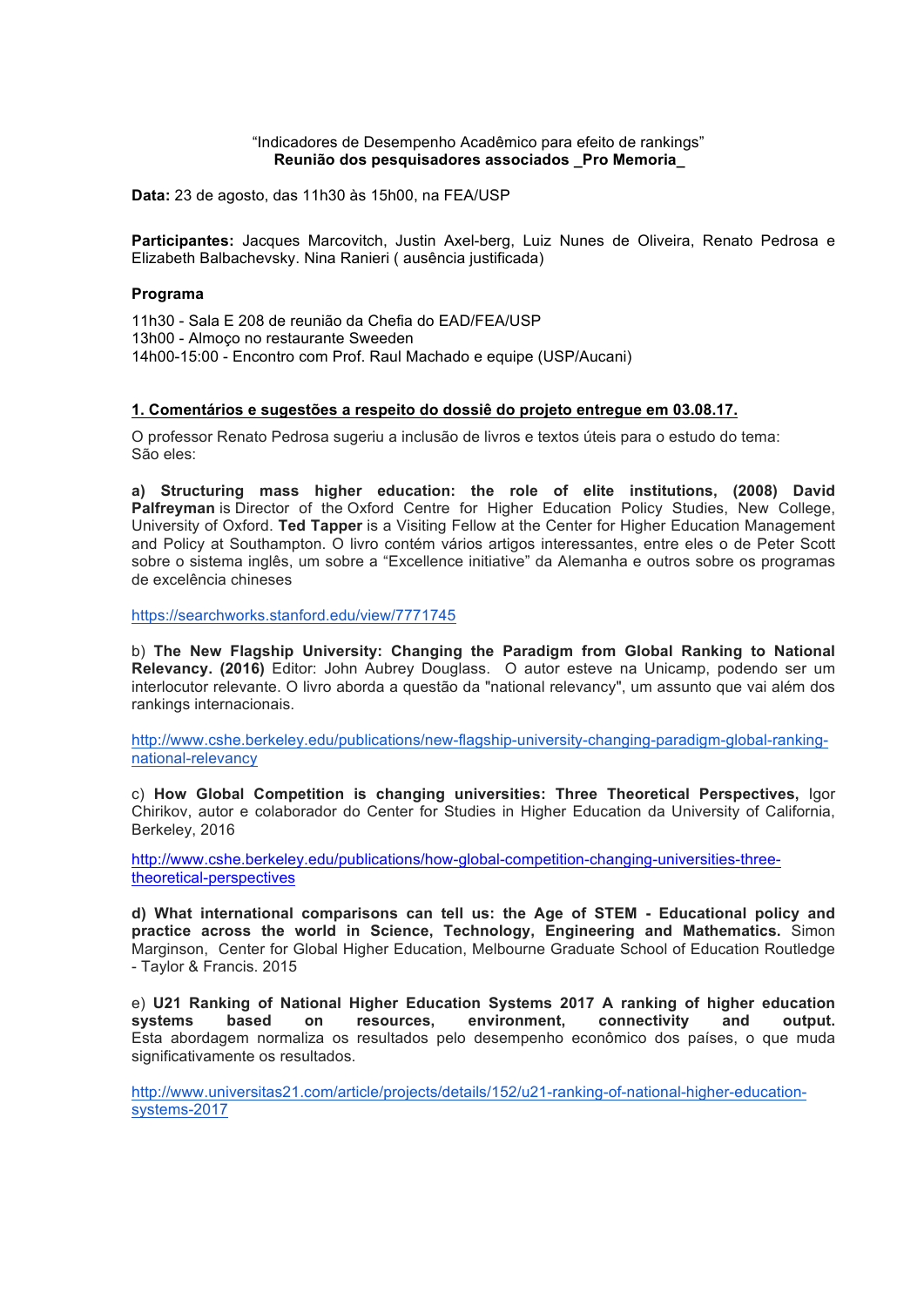f) Também informa que foi solicitado a comentar o tema "endowments\* para o Nexo Jornal e segue o link para o artigo publicado :

https://www.nexojornal.com.br/expresso/2017/08/22/O-que-s%C3%A3o-endowments-e-por-ques%C3%A3o-raros-nas-universidades-brasileiras

g) Incluir NIH individual metrics

(http://journals.plos.org/plosbiology/article/file?id=10.1371/journal.pbio.1002541&type=print able )

### **2. Calendário e roteiro dos encontros com os responsáveis pelos rankings:**

 **USP (** 23 de agosto, quarta-feira , realizado) **UNICAMP** (18 de setembro, segunda-feira, confirmado);  **UNESP** (25 de outubro, quarta-feira, às 14h30 confirmado)

### **3. Pesquisadores e dirigentes dedicados ao estudo do desempenho universitário na USP**

Na reunião com o professor Raul Machado foram apresentadas as iniciativas da USP referente ao monitoramento do desempenho da Universidade e destacados os seguintes pesquisadores e profissionais que se dedicam ao tema:

**AUCANI:** Prof. Raul Machado Neto, Presidente da Aucani (aucani@usp.br; raul.machado@usp.br), Prof. Mauricio da Silva Baptista, Diretor Adjunto na Área de Relações Acadêmicas Internacionais da Aucani (baptista@iq.usp.br) e Karen Shimizu, <kshimizu@usp.br> Agência USP de Cooperação Acadêmica Nacional e Internacional / USP International Cooperation Office, USP, Webpage: www.usp.br/internationaloffice

**Anuário Estatístico:** Prof. Fernando Dias Menezes de Almeida, Controlador-Geral da USP (fmenezes@usp.br) e Antonio Felix Duarte (Toninho), Assistente da Controladoria-Geral da USP (afduarte@unicamp.br)

**Rankings:** Silvio de Paula, Assessor da Superintendência de Tecnologia da Informação da USP (depaula@usp.br), responsável pela coleta e envio dos dados para os rankings.

### **4. Concepção do Pré-Workshop ( 22 de novembro ) Workshop (março 2018):**

Temas em fase de consideração

- "A universidade como sistema e os indicadores de desempenho" **Jacques Marcovitch.**
- "Os indicadores de desempenho acadêmico em rankings internacionais" **Justin Axel-Berg**.
- "Complementaridade entre avaliação docente (interna e externa), com foco nos rankings internacionais" - **Luiz Nunes de Oliveira.**
- "Complementaridade entre a avaliação discente (interna e externa), com foco nos rankings internacionais" – **Renato Pedrosa.**
- A experiência das universidades públicas e suas parcerias com a indústria: impactos e repercussões nos rankings internacionais" – **Carlos Henrique de Brito Cruz.**
- "Parcerias das universidades públicas com o setor produtivo e sua conformidade jurídica" **Nina Stocco Ranieri.**
- "O desempenho das Universidades Brasileiras nos Rankings Internacionais -- **Solange Maria dos Santos.**
- Qual é a melhor? Origem, indicadores, limitações e impactos dos rankings universitários-- **Sabine Righetti**